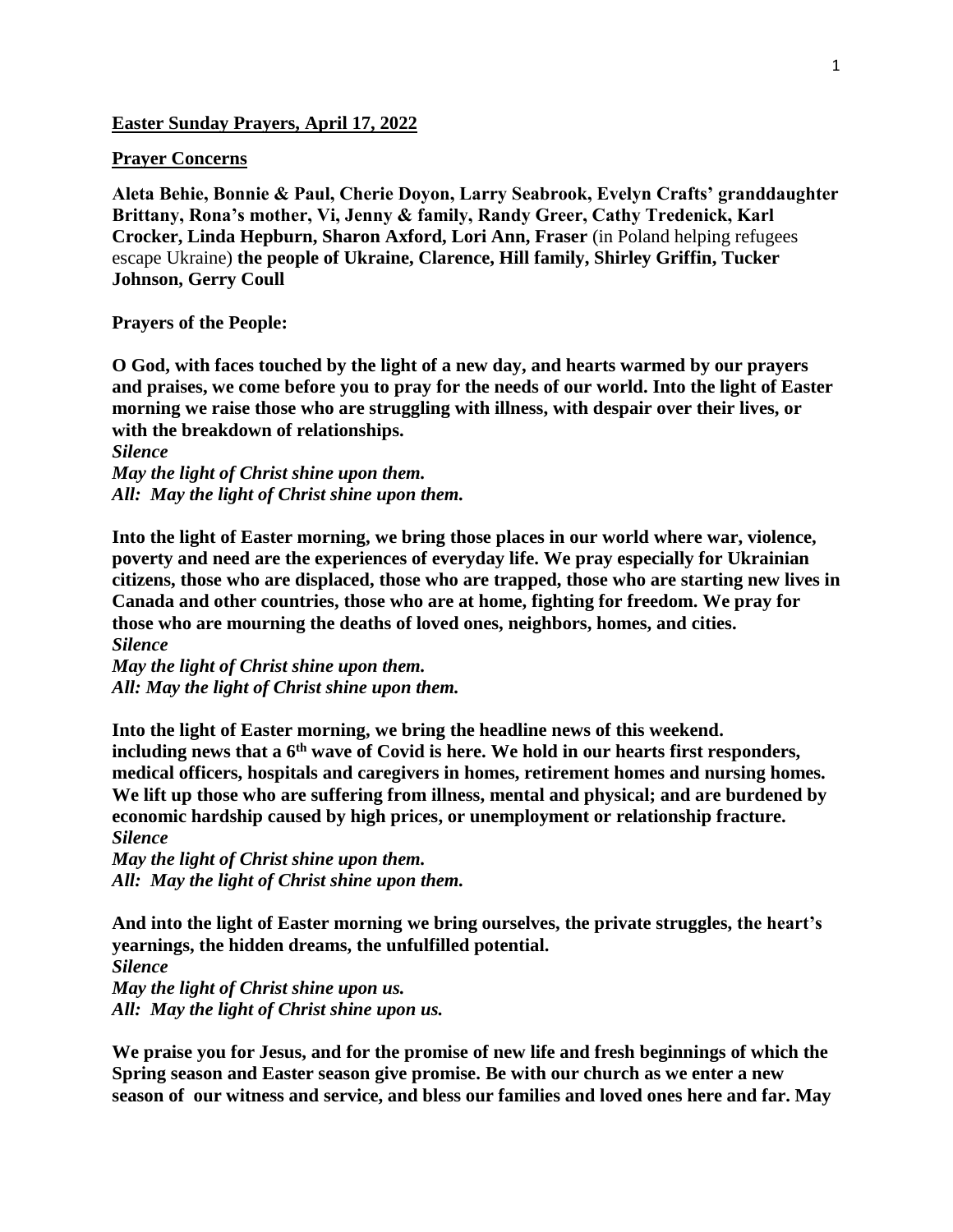**the fragrance of your love enfold them and grant them, and all your children peace at this and sacred season of resurrection glory.**

*May the light of Christ shine upon us.*

*All: May the Light of Christ shine upon us. AMEN* 

*re: Worship~ written by Ann Siddall, UBP & adapted for use by M. Bell*

**Scriptures: John 20: 1-18**

**Early on the first day of the week, while it was still dark, Mary Magdalene came to the tomb and saw that the stone had been removed from the tomb. <sup>2</sup>So she ran and went to Simon Peter and the other disciple, the one whom Jesus loved, and said to them, 'They have taken the Lord out of the tomb, and we do not know where they have laid him.' <sup>3</sup>Then Peter and the other disciple set out and went towards the tomb. <sup>4</sup>The two were running together, but the other disciple outran Peter and reached the tomb first. <sup>5</sup>He bent down to look in and saw the linen wrappings lying there, but he did not go in. <sup>6</sup>Then Simon Peter came, following him, and went into the tomb. He saw the linen wrappings lying there, <sup>7</sup>and the cloth that had been on Jesus' head, not lying with the linen wrappings but rolled up in a place by itself. <sup>8</sup>Then the other disciple, who reached the tomb first, also went in, and he saw and believed; <sup>9</sup> for as yet they did not understand the scripture, that he must rise from the dead. <sup>10</sup>Then the disciples returned to their homes. But Mary stood weeping outside the tomb. As she wept, she bent over to look into the tomb; <sup>12</sup>and she saw two angels in white, sitting where the body of Jesus had been lying, one at the head and the other at the feet. <sup>13</sup>They said to her, 'Woman, why are you weeping?' She said to them, 'They have taken away my Lord, and I do not know where they have laid him.' <sup>14</sup>When she had said this, she turned round and saw Jesus standing there, but she did not know that it was Jesus. <sup>15</sup>Jesus said to her, 'Woman, why are you weeping? For whom are you looking?' Supposing him to be the gardener, she said to him, 'Sir, if you have carried him away, tell me where you have laid him, and I will take him away.' <sup>16</sup>Jesus said to her, 'Mary!' She turned and said to him in Hebrew, 'Rabbouni!' (which means Teacher). <sup>17</sup>Jesus said to her, 'Do not hold on to me, because I have not yet ascended to the Father. But go to my brothers and say to them, "I am ascending to my Father and your Father, to my God and your God." ' <sup>18</sup>Mary Magdalene went and announced to the disciples, 'I have seen the Lord'; and she told them that he had said these things to her.**

## **Sermon: IN EVERY END, A NEW BEGINNING The Reverend Margaret Anne Bell, B.A. M.Div.**

**On this last Easter Sunday at which I have the honor of being your pastor,** *I am grateful to God and to you that we are here together!* **Although the pandemic is not quite done with us or the world, this Easter day looks very different from the last two. You likely don't need reminding, but for Easter Sunday 2020, I preached an Easter message from the church office. It was the first time that I recorded a video on my cell phone and I was not at all sure what I was doing. With Phyllis' able assistance, the sermon was posted on YouTube. It was a few weeks later that Shirley suggested that I might turn my phone horizontally and thus rid the video of black margins!**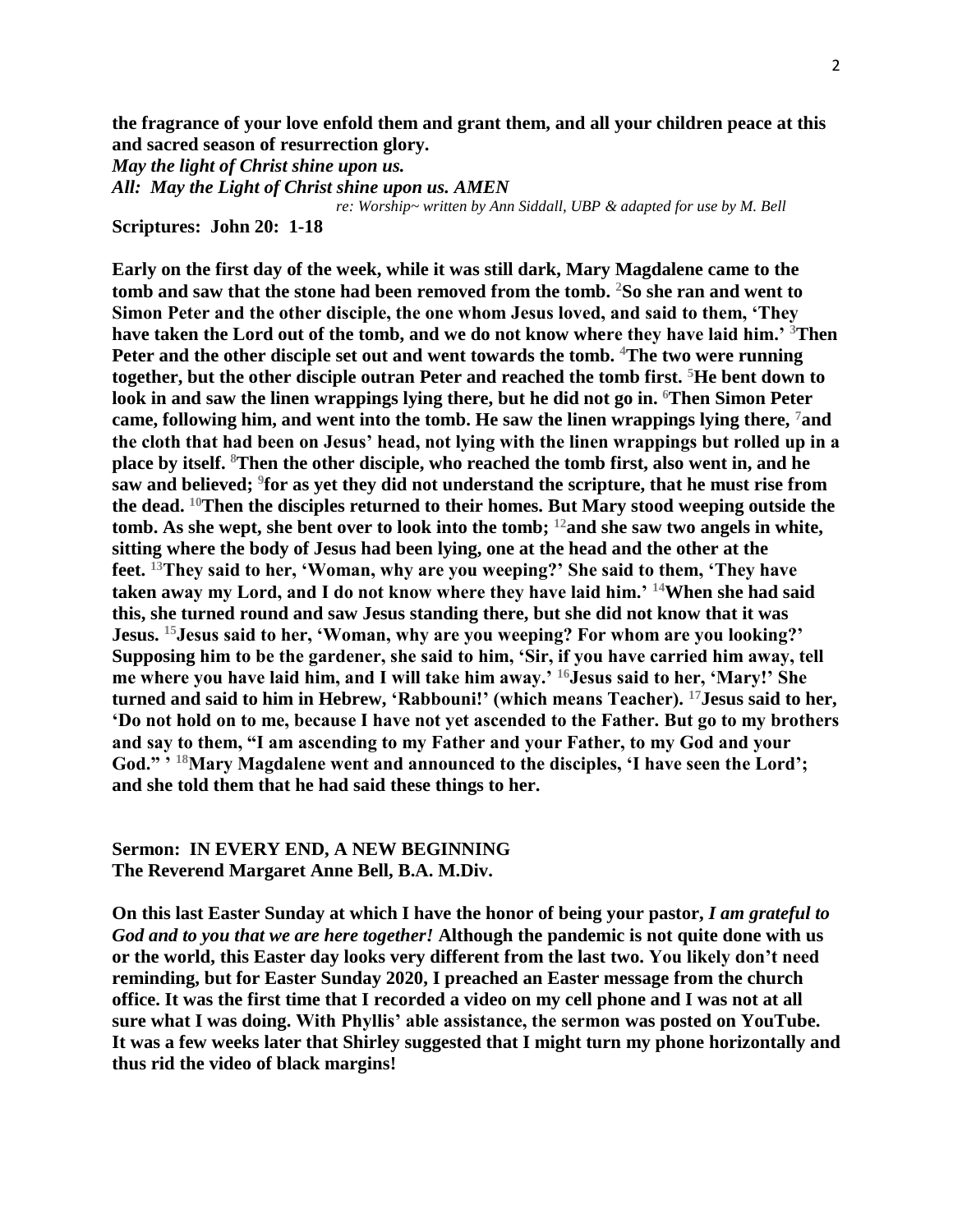**Although in 2020 we were a bit wary of meeting, a few of us met outside for the Easter Sunrise service at Dayna's oak tree. But we did not go inside for breakfast afterward. One church member had actually suggested to me that even meeting outside and distanced we might be giving the wrong message to our community about how we were treating the Covid issue. But likely because of Covid, for the first year that I could remember, there was absolutely no traffic that Sunday, save for the handful of Baptists who wanted to remember Jesus' rising---together.**

**Then, for Easter 2021, the church was still closed for public worship. However, the choir, musicians, Phyllis and I videoed the Easter service inside the sanctuary on Maundy Thursday which was our regular choir practice night.**

**As I watched a portion of that video this week, I came away impressed at the volume of sound that emanated from the masked choir members; all 12 of them, as we sang the Easter hymns! Edith was there. We miss Edith!**

**The Easter flowers were wonderful, too! Of course it felt rather odd to celebrate Easter before Good Friday, and at nighttime. However, if we had not installed the video equipment when we did, trying to do services would have been stranger and harder.**  *Do I get an Amen?*

**Easter 2021 we met around Dayna' oak tree at Sunrise. That little service provided a welcome piece of normal. Afterward, people stood around in small groups and chatted for some time. We missed one another. And we still miss those who have not been comfortable or able to return to the church for worship. We miss having children for** 

**Children's time and providing Sunday School and Nursery. We miss those who have moved away to be closer to family and we miss the dear ones who died and we missed attending the funerals of dear ones and church friends because of pandemic restrictions and concerns. We've missed a lot that was normal and familiar to us in the past two years, but here we stand!** 

**Praise God! Praise God that we are bound together with cords of love that cannot be broken. Those bonds of love caused us to get creative! We learn to use Zoom and YouTube.**

**We adapted. Instead of the traditional Anniversary and Christmas Eve services, we praised and paraded in the parking lot. Drive by parades became the new "go to's" to say congratulations and to bid fond farewells. Though it was regrettable that over 20 years of summer camping was disrupted, and had to be postponed for two summers, Sherry Graham-- with a faith similar to Abraham and Sarah's--- in 2021 booked Springwater for this coming June.**

**Whenever new Covid rules came down, we chose to co-operate to keep folks safe. Whenever the rules let up, we did what we could to resume some normalcy. It's been wonderful to have a couple of Ladies Aid Meetings. And finally, the Knotty Quilters are now quilting in Oak hall! Yes, Covid is still waving at us but vaccines, masks, meds and our ability to adapt give us hope---**

**Hope for an end to this virulent virus.**

**Hope to share anniversaries, thanksgivings, Christmases together with family and friends. Hope for a summer that is ahead of us will feel more normal than last summer.**

**And so we hope for a new beginning to slowly unfold--- the proof of which is that we're praising God inside the church on this holiest of days!** 

*And* **it's not just the choir who is singing the hymns—**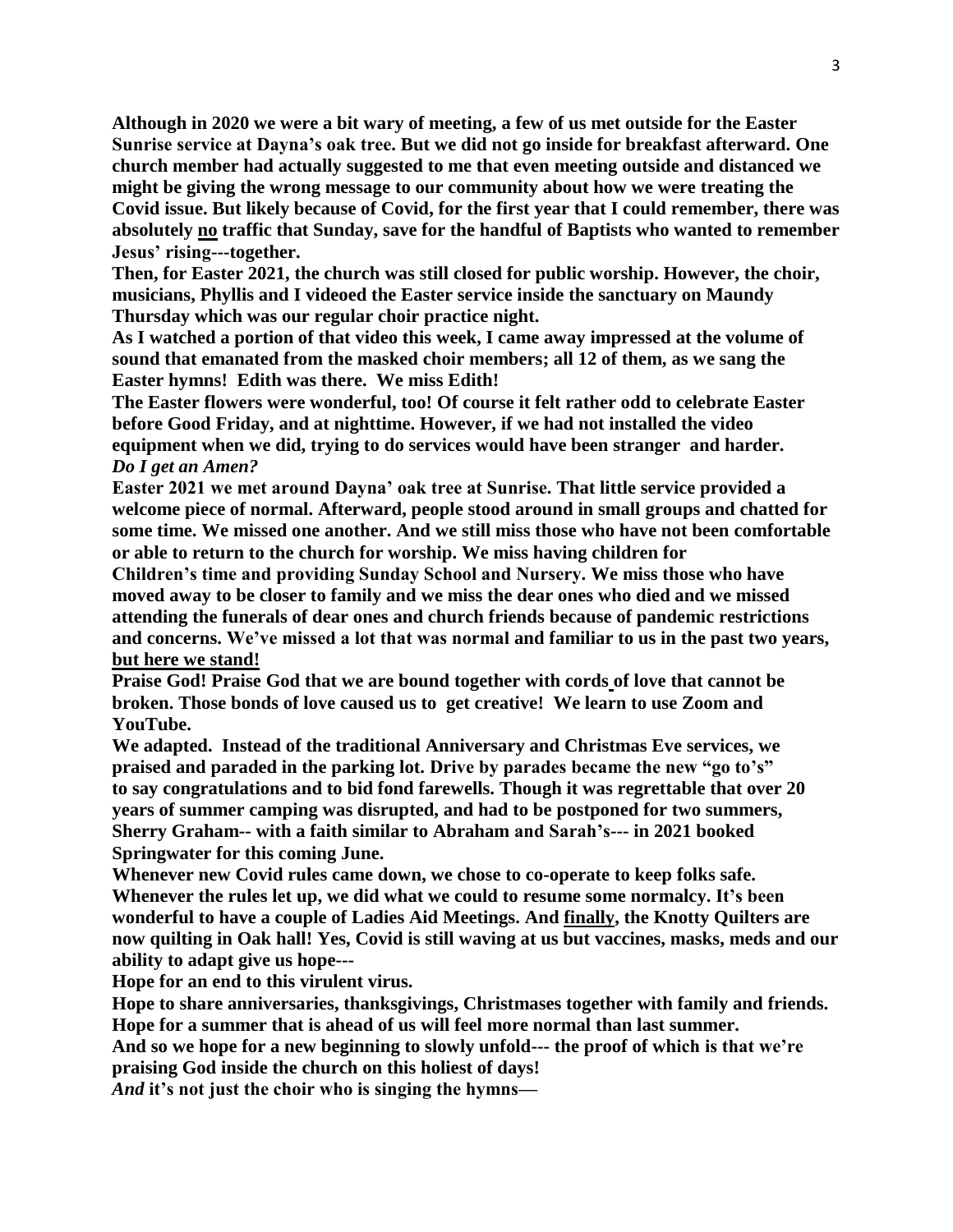*And* **it's not Maundy Thursday evening—**

*And* **we shared breakfast this morning** *and* **we could plan an Easter Egg hunt** *and* **the preacher isn't in her office or on her sofa preaching at a phone! These are some signs that the new beginning has begun!**

**God is good!**

## *Can I get an Alleluia?*

**Well, more changes lie ahead of us to be sure. Some changes we are aware of, like your pastor making her timely transition from the pulpit to the pew. And as our church prayerfully plans for future ministries, other changes will happen as members take on new roles—and as decisions are made about which ministries remain or require tweaking. The next pastor will bring a new presence, a new personality and a fresh perspective. It will be a new thing for me and for you to be pastored by someone else. I'll pray for you and you'll pray for me, and together we'll pray for the he or she who steps into this circle of faith after me.**

## *Can I hear another amen?*

**I'm not sure, even as I say this, that I believe that this is my last Easter sermon as your pastor. Whenever reality sinks in, whether it's today or May 8 or October 1, amid** *any* **feelings of sadness or boredom---will be a sense of gratitude. As my mother often remarked "Margie the good Lord surely set you down in a beautiful part of the country." She was right, as she usually was. And she truly appreciated you and how you cared about me and for me and about her, too.**

**And so, as with you, I stand just a few metres from the finish line, and mark the end of my 'official' pastoral position, I want to say, "Thank you."**

**Thank you for keeping your covenant promises first made with me before God 32 years ago. And I want to celebrate with you the One whose love binds us together---**

**We celebrate the One, who on Easter Day transformed the worst possible ending into the most glorious new beginning.**

**Folks, we are Easter people! You are hearers of the good news that a young man, according to Mark's gospel, spoke to startled women who arrived at the tomb just after dawn. "Do not be alarmed. He is not here. He has been raised."** 

**And you are bearers of the good news that the risen Jesus told Mary Magdalene to share with his brothers. "I have seen the Lord!"**

**And you are witnesses of the good news that sounded within your own spirit when in some lush garden or barren wilderness Jesus spoke your name and you answered "Here I am, Lord"**

**And ever since, through whatever ending and beginning you have met, managed and maneuvered, you have never, ever been alone.**

**And whatever kind word you've spoken** 

**or good deed that you've offered,**

**whatever gesture of grace you've given**

**or righteous stand that you've taken---**

**whatever offering of self-less love is poured out**

**from your caring hearts—**

**then Jesus, whom God glorified by raising him** 

**is glorified again and again whenever you choose to imitate him.**